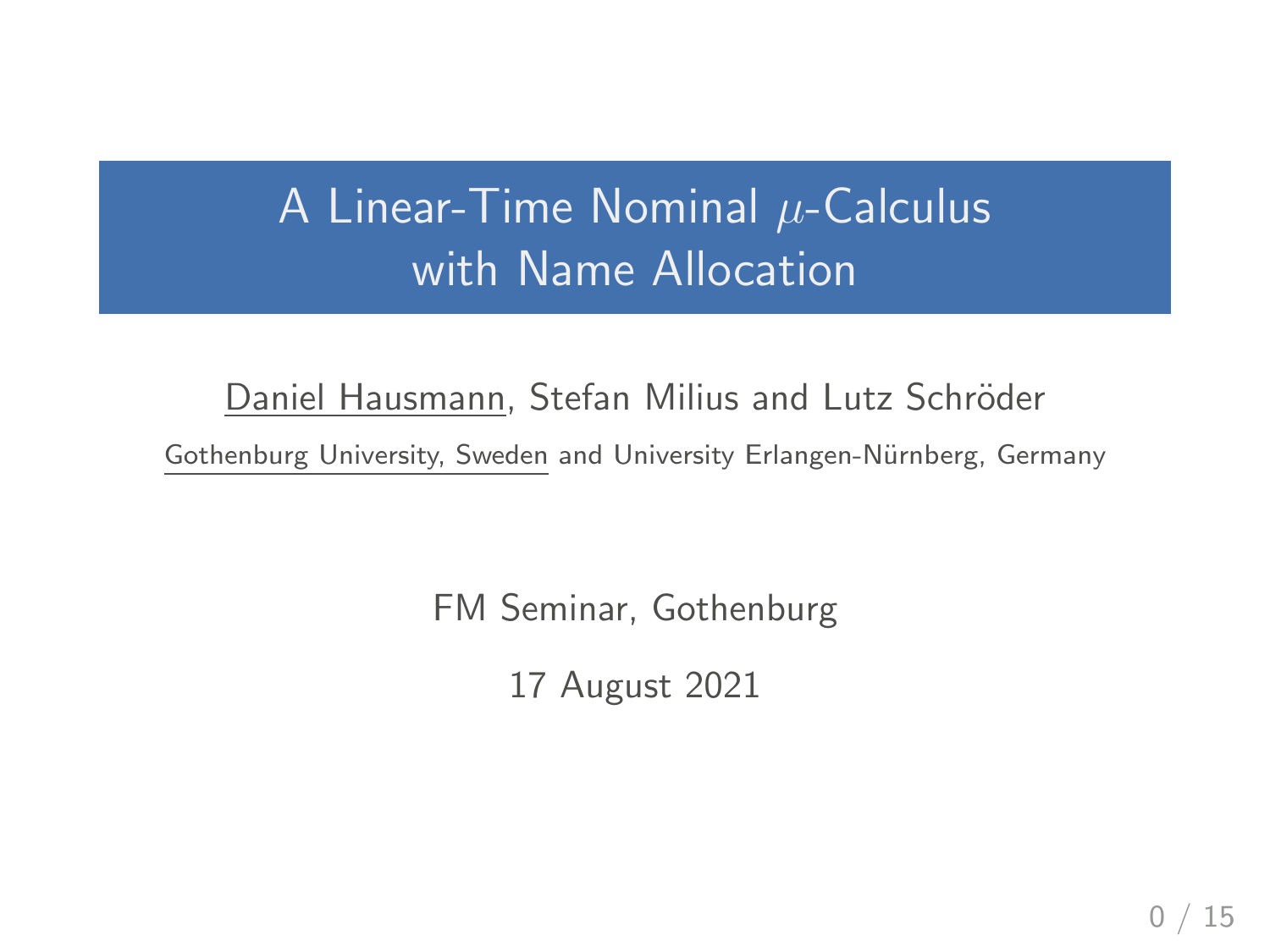Inear-time (e.g. LTL) vs. branching-time (CTL,  $\mu$ -calculus)

Basic linear-time model checking principle:

Transform  $\varphi$  to automaton  $A(\varphi)$ , check inclusion of model in  $A(\varphi)$ 

Inclusion checking for "data automata" (infinite alphabet  $\rightsquigarrow$  data):

- ▶ Register Automata (RA) [Kaminski et al. 1994] undecidable
- $\triangleright$  Nondeterministic Orbit-finite Automata (NOFA) [Neven et al. 2004, Boyanczyk et al. 2014] undecidable
- Variable Automata [Grumberg et al. 2010] undecidable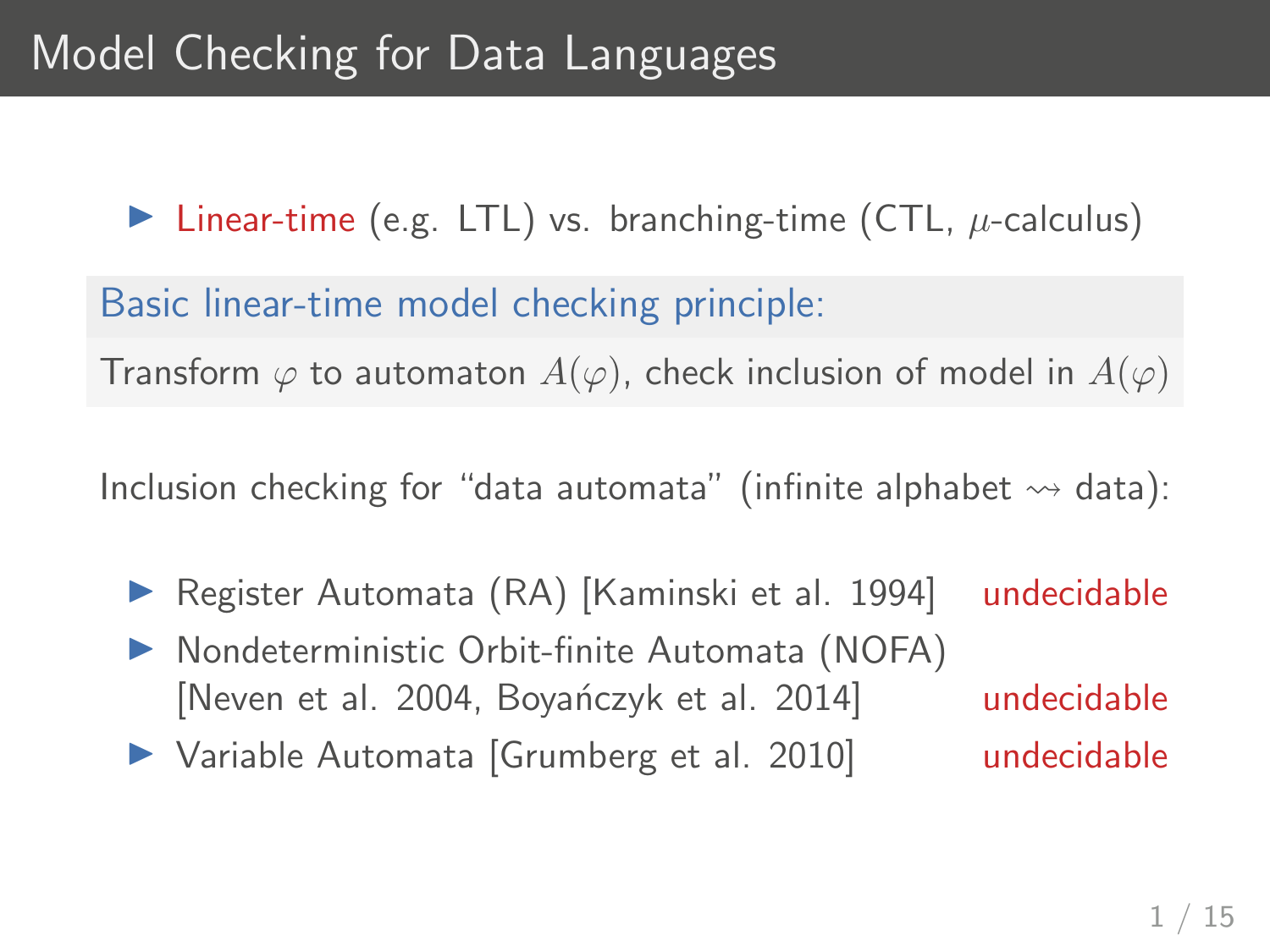Freeze LTL [Demri, Lazić, 2007]:

- ightharpoonup paths: data words  $(P_1, d_1), (P_2, d_2), \ldots$
- $\triangleright$  operators ↓r  $\varphi$ : "r  $\leftarrow d_i$ ;  $\varphi$ ", ↑r: " $d_i = r$ ?"

Flat Freeze LTL [Bollig et al. 2019]:

**If** for all subformulae  $\phi_1 \cup \phi_2$ , no freeze operator in  $\phi_1$ 

Model Checking for Freeze LTL:

- ▶ Freeze LTL over RA [Demri, Lazić, 2007] undecidable
- Flat Freeze LTL over OCA [Bollig et al. 2019] NEXPTIME

One-Counter Automata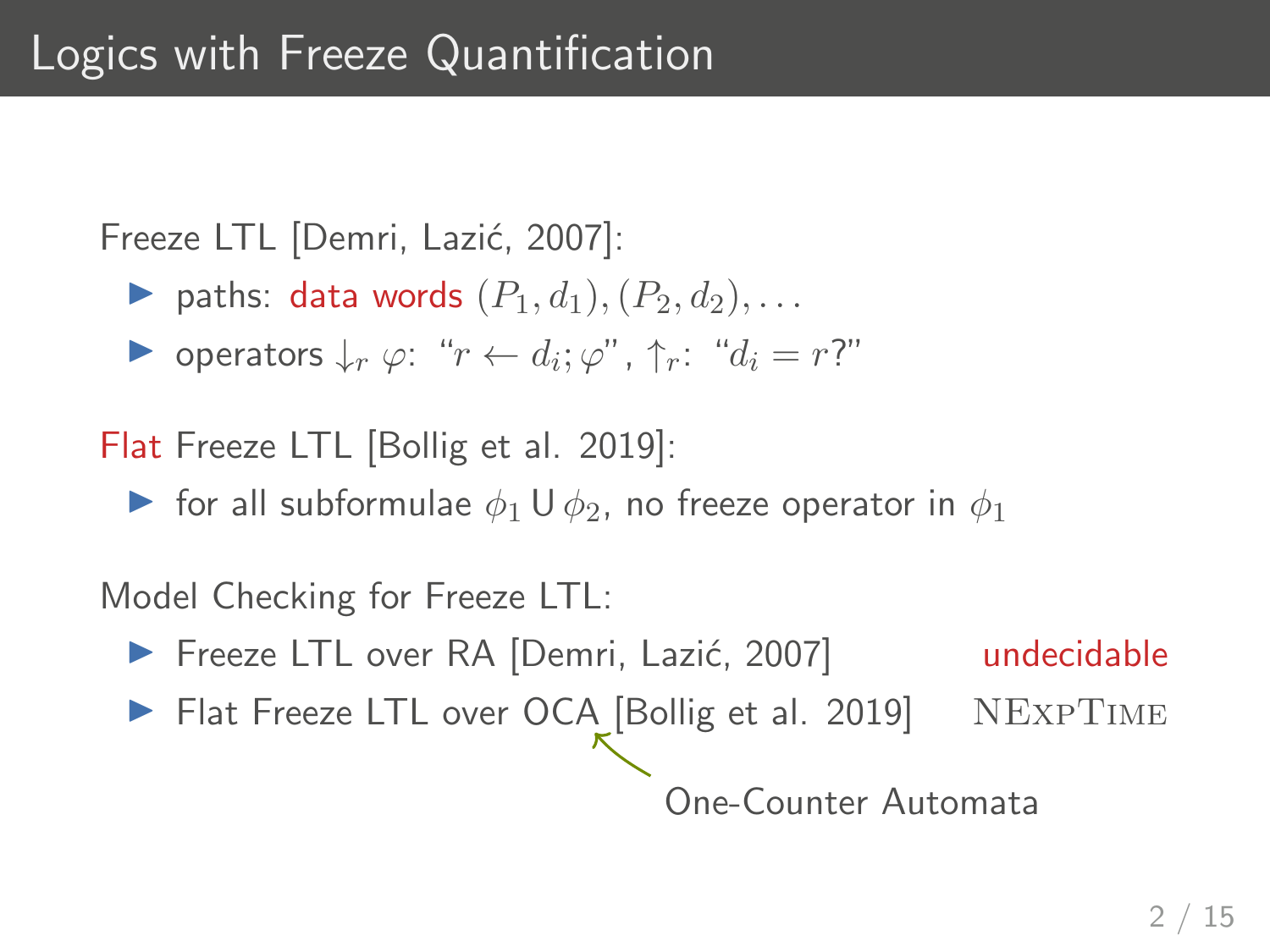[Schröder et al. 2017]: Regular bar expressions and Regular Nondeterministic Nominal Automata (RNNA), using nominal sets

 $\triangleright$  RNNA inclusion checking is in EXPSPACE

Our progress here: A linear-time fixpoint logic for RNNA

- $\blacktriangleright$  Define Logic
- Introduce extended RNNA (ERNNA)
- $\triangleright$  Translate formulae to equivalent ERNNA
- $\triangleright$  Generalize RNNA inclusion checking to ERNNA and obtain 2ExpTime model checking and validity checking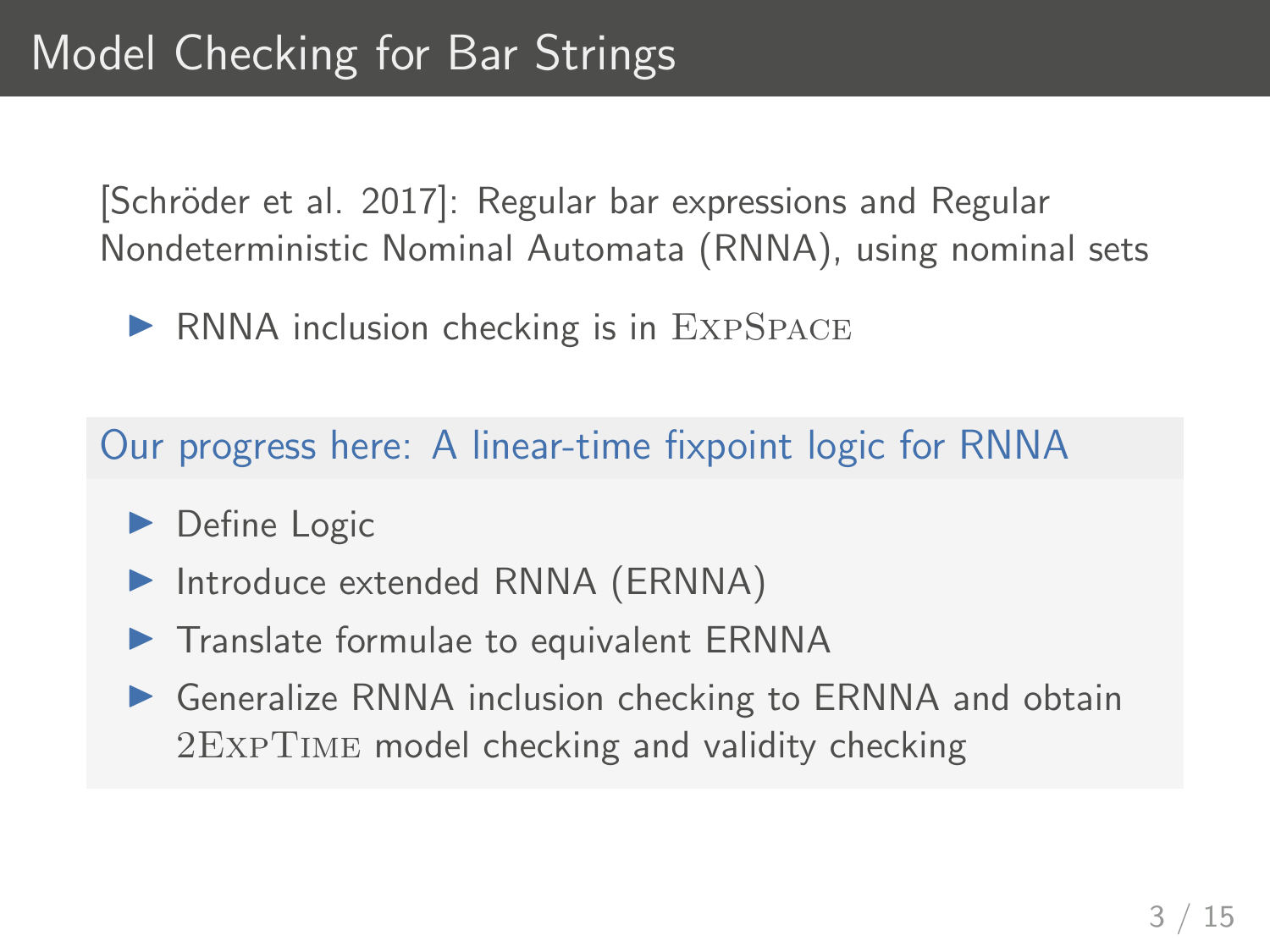Fix countable set A of names, G: group of fin. permutations on A

Nominal sets

Action of  $G$  on set  $X$ :

 $\cdot : G \times X \rightarrow X$  s.t. for all  $x \in X$ ,  $\pi, \pi' \in G$ 

$$
\mathrm{id} \cdot x = x \qquad \qquad \pi \cdot (\pi' \cdot x) = (\pi \pi') \cdot x
$$

Given set X, set  $S \subseteq A$  is a support of  $x \in X$  if  $\pi(x) = x$  for all  $\pi \in G$  such that  $\pi(a) = a$  for all  $a \in S$ 

Nominal set:  $(X, \cdot)$  s.t. all  $x \in X$  have min. finite support supp $(x)$ Orbit of  $x \in X$ :  $\{\pi \cdot x \mid \pi \in G\}$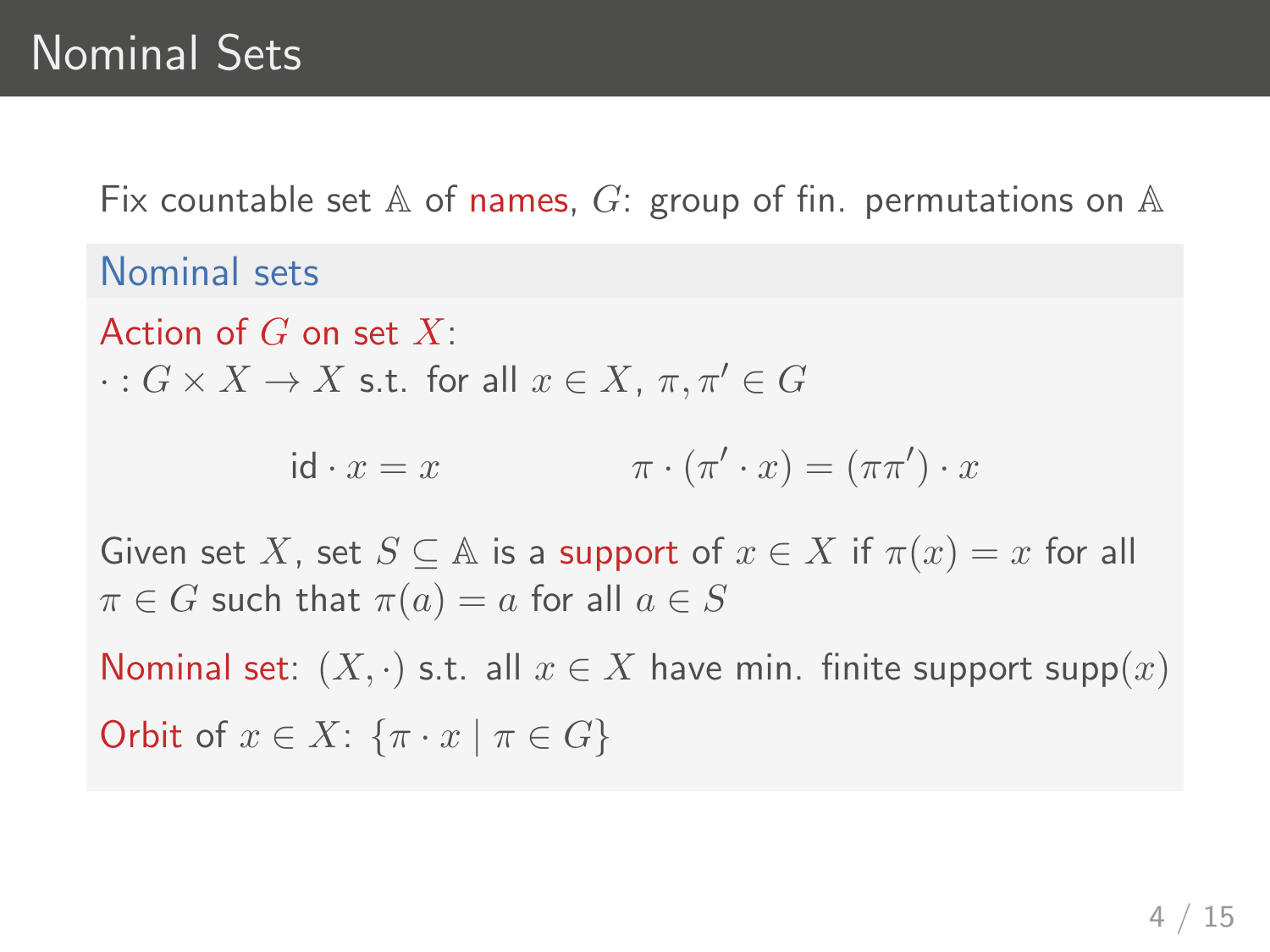# Bar Strings

Abstraction set:  $[A]X = (A \times X)/\sim$  where

 $(a, x) \sim (b, y)$  if and only if  $(ac) \cdot x = (bc) \cdot y$  for any fresh c

 $\langle a \rangle x$ : ∼-equivalence class of  $(a, x)$ 

#### Bar strings

Set of finite bar strings:  $\overline{A}^*$  where  $\overline{A} = \mathbb{A} \cup \{ |a \mid a \in \mathbb{A} \}$ 

 $\equiv_\alpha$  on bar strings: equivalence generated by

$$
w \vert av \equiv_{\alpha} w \vert bu \text{ iff } \langle a \rangle v = \langle b \rangle u \text{ in } [\mathbb{A}] \overline{\mathbb{A}}^*
$$

E.g.  $|a|bb \equiv_{\alpha} |a|aa \not\equiv_{\alpha} |a|ba$ Bar languages: subsets of  $\overline{\mathbb{A}}^*/\equiv_\alpha$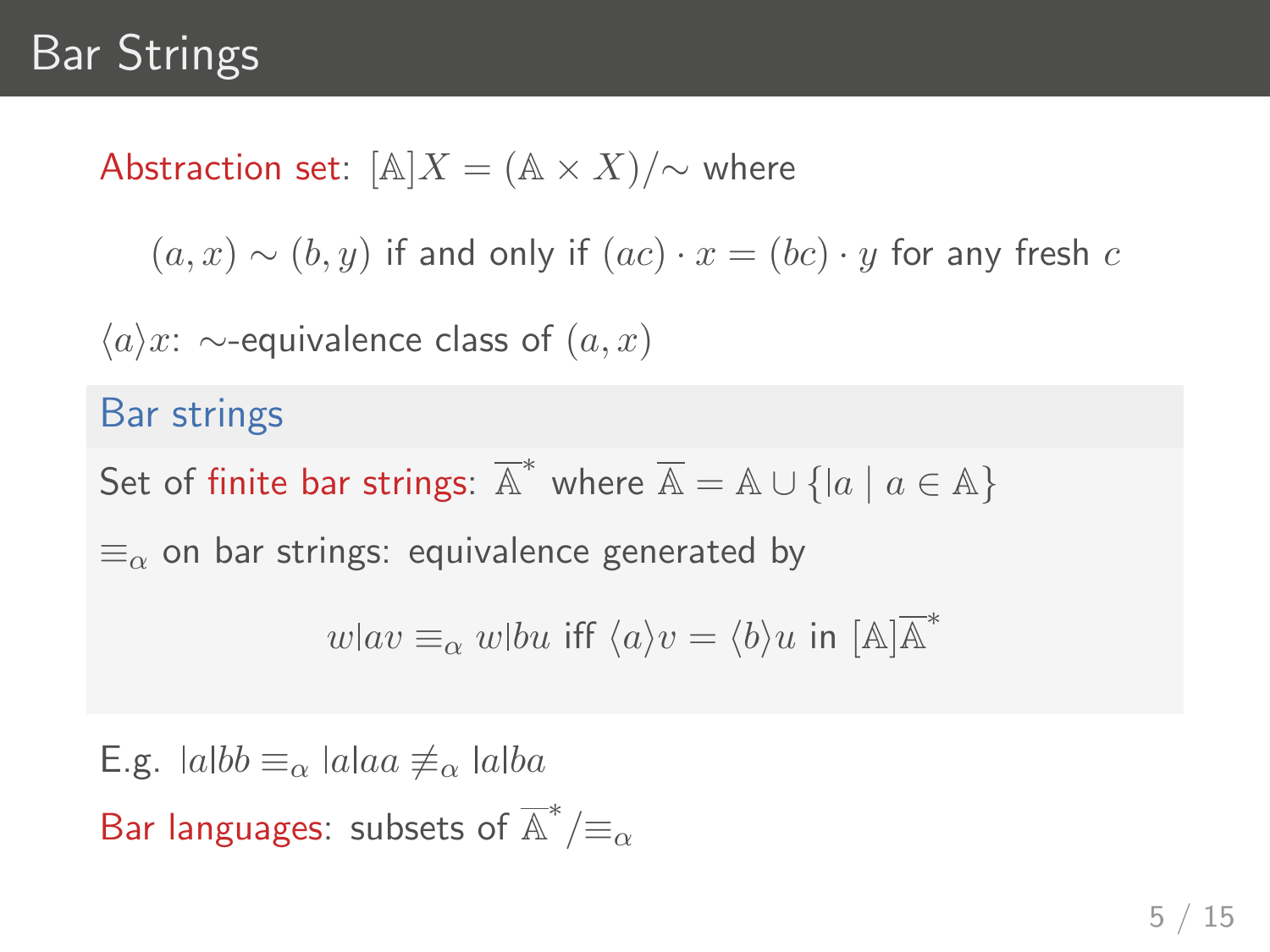## Data languages from bar languages

Put  $ub(a) = ub( |a) = a$ , extend ub to bar strings Given bar language  $L$ , put  $N(L)=\{\mathsf{ub}(w)\mid [w]_{\alpha}\in L, w \text{ clean}\}$  global freshness semantics no name bound twice  $D(L) = \{ub(w) | [w]_{\alpha} \in L\}$  local freshness semantics

#### E.g.

$$
D(|a|ba) = N(|a|ba) = \{aba \mid a, b \in \mathbb{A}, a \neq b\},
$$

while

$$
N(|ab) = \{ab \mid a, b \in \mathbb{A}, a \neq b\}
$$
 but  

$$
D(|ab) = \{ab \mid a, b \in \mathbb{A}\}
$$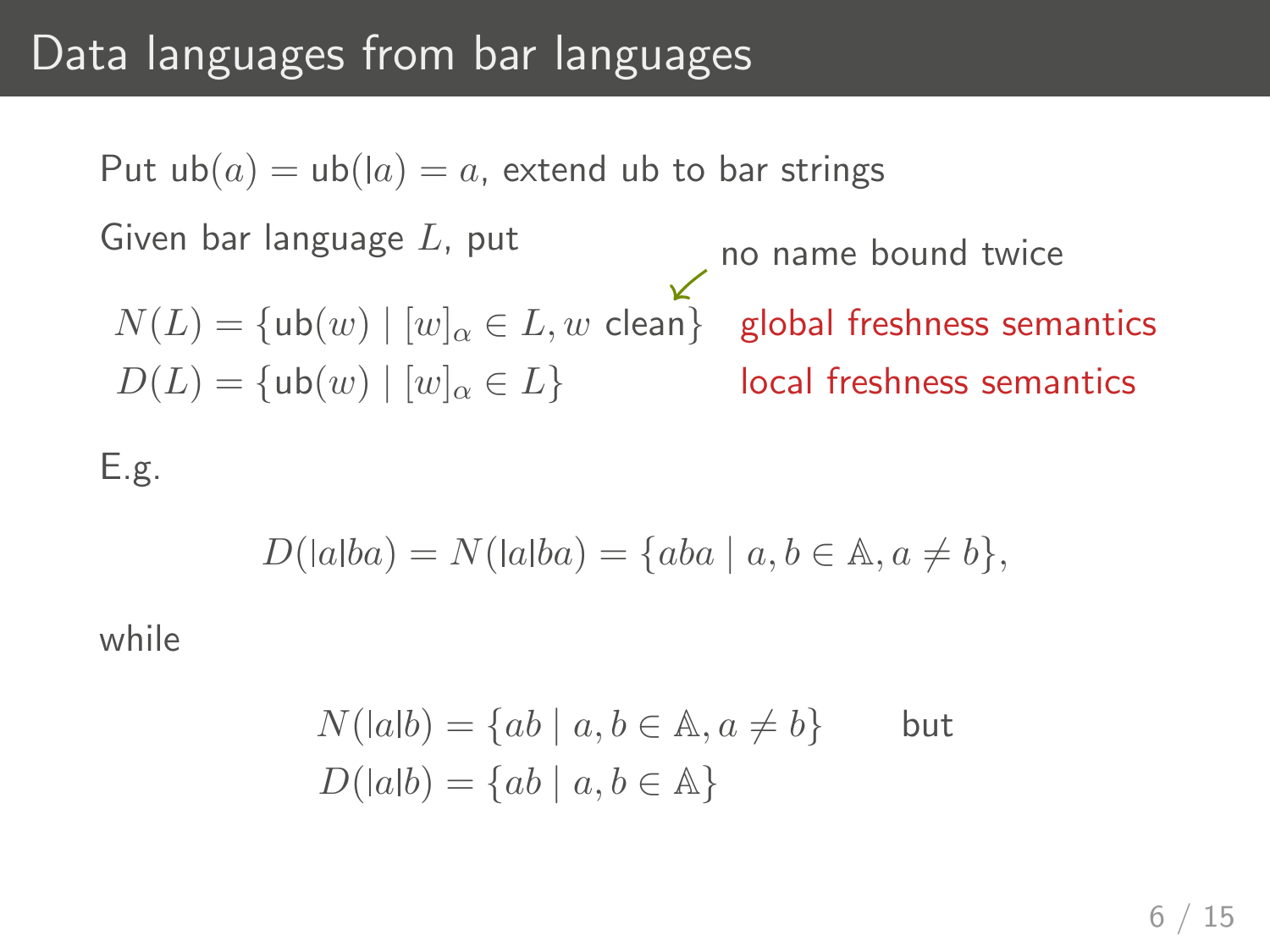## Syntax of Bar- $\mu$ TL

 $\varphi, \psi ::= \epsilon \mid \neg \varphi \mid \varphi \wedge \psi \mid \Diamond_a \varphi \mid \Diamond_{a} \varphi \mid X \mid \mu X. \varphi \quad (a \in \mathbb{A}, X \in \mathsf{V})$ 

requiring positivity and guardedness of fixpoint variables

Put 
$$
\Box_{\sigma}\psi := \neg \Diamond_{\sigma} \neg \psi
$$
 for  $\sigma \in \overline{\mathbb{A}}$ 

Define  $\equiv_{\alpha}$  on formulae, e.g.  $\Diamond_{a}(\Diamond_{a} \epsilon \vee \Box_{b} \neg \epsilon) \equiv_{\alpha} \Diamond_{c}(\Diamond_{c} \epsilon \vee \Box_{b} \neg \epsilon)$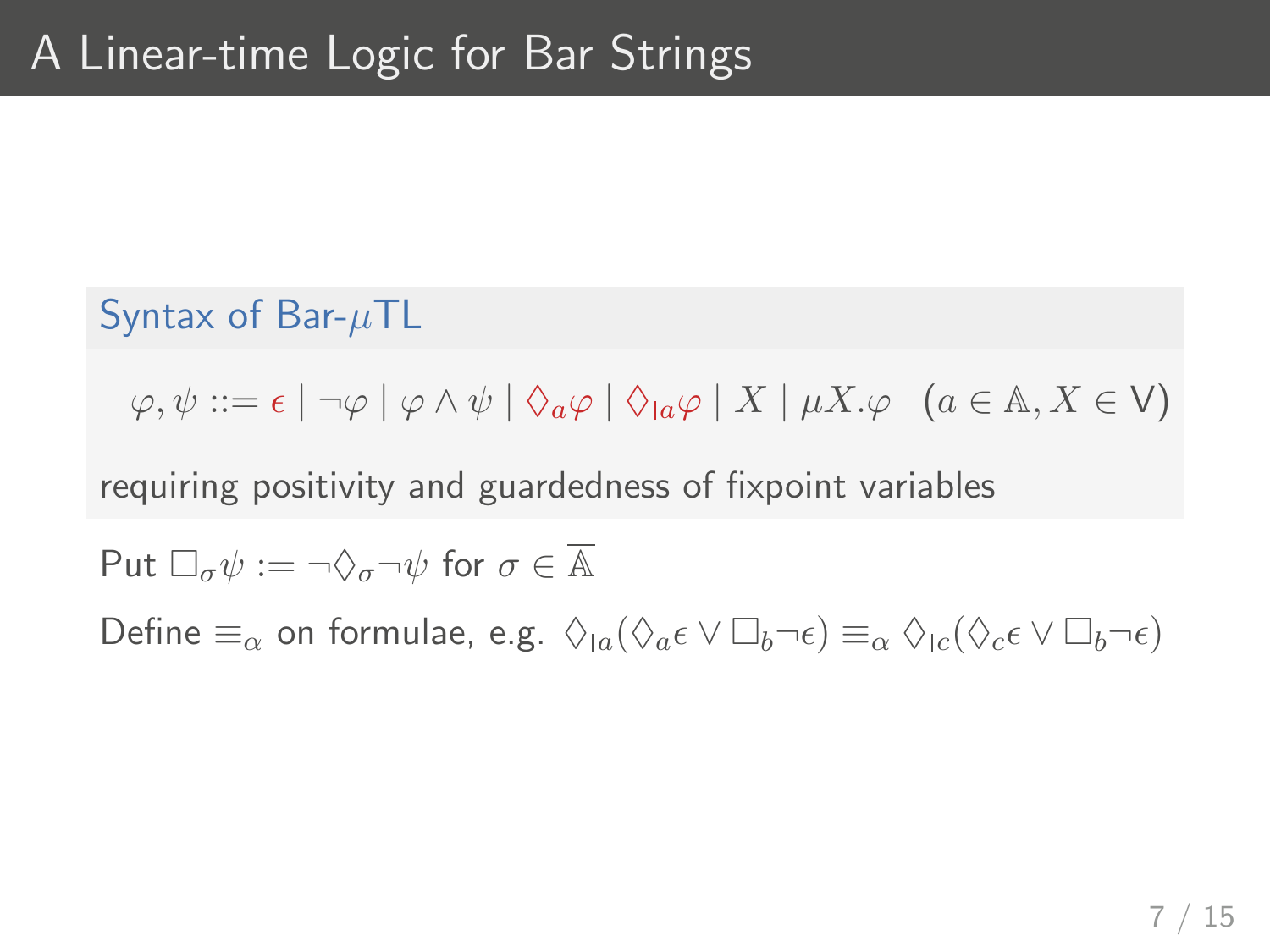#### Semantics of Bar- $\mu$ TL

Interpret in context  $S \subseteq A$  over bar strings w s.t.  $FN(w) \subseteq S$ :

$$
S, w \models \epsilon \qquad \Leftrightarrow \qquad w = \epsilon
$$
  
\n
$$
S, w \models \mu X. \varphi \qquad \Leftrightarrow \qquad S, w \models \varphi[X/\mu X. \varphi]
$$
  
\n
$$
S, w \models \Diamond_a \varphi \qquad \Leftrightarrow \qquad w = av \text{ and } S, v \models \varphi
$$
  
\n
$$
S, w \models \Diamond_a \varphi \qquad \Leftrightarrow \qquad \exists b \in \mathbb{A}, v \in \overline{\mathbb{A}}^*, \psi. w \equiv_\alpha \exists bv,
$$
  
\n
$$
\langle a \rangle \varphi = \langle b \rangle \psi \text{ and } S \cup \{b\}, v \models \psi
$$

$$
\mathsf{Put}\ [\![\varphi]\!]=\{w\in\overline{\mathbb{A}}^*\ |\ \emptyset,w\models\varphi\}/\!\!\equiv_\alpha
$$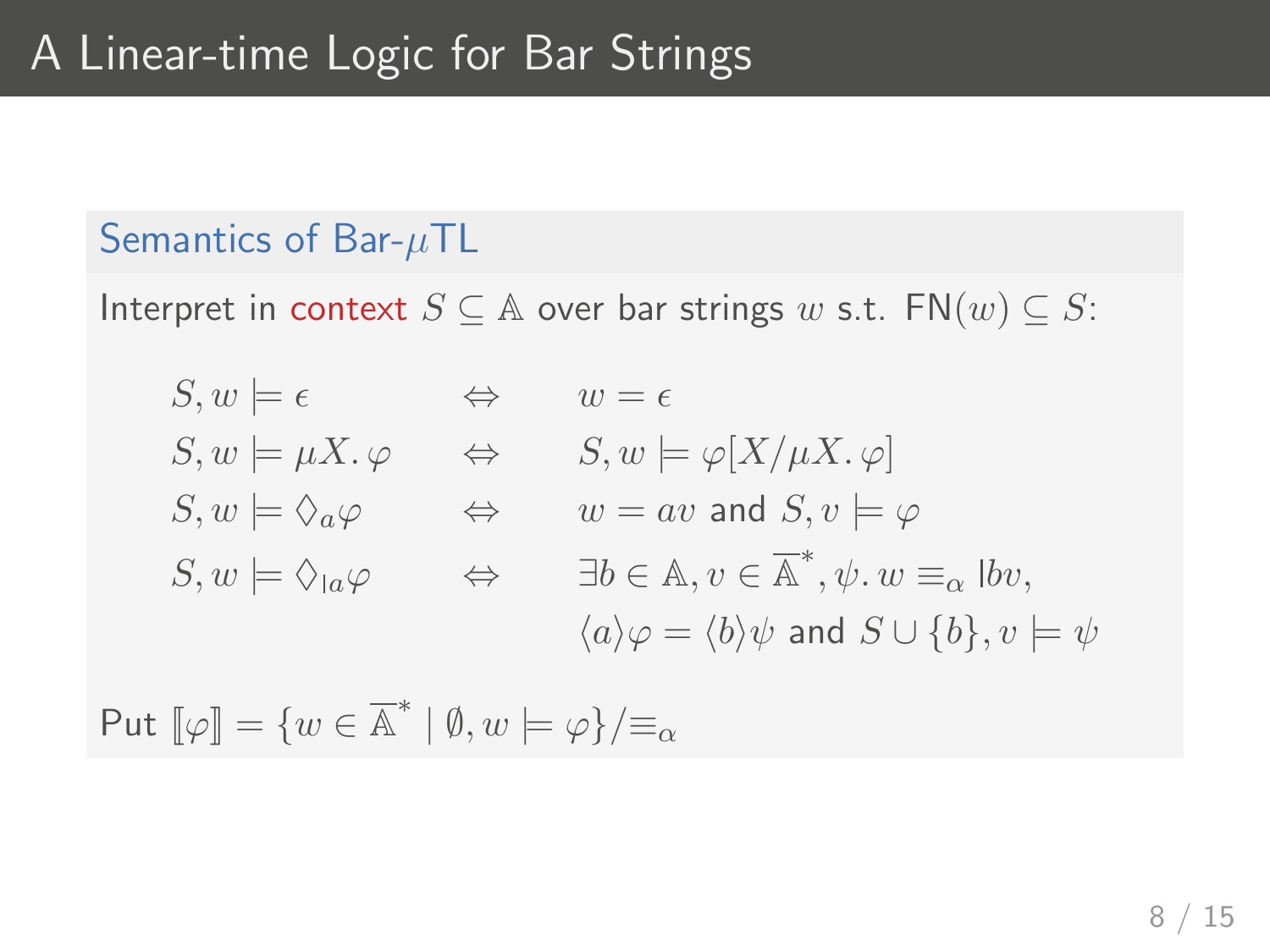## Extended Regular Nondeterministic Nominal Automata

Set  $S \subseteq X$  is equivariant if  $\pi \cdot x \in S$  for all  $\pi \in G$ ,  $x \in S$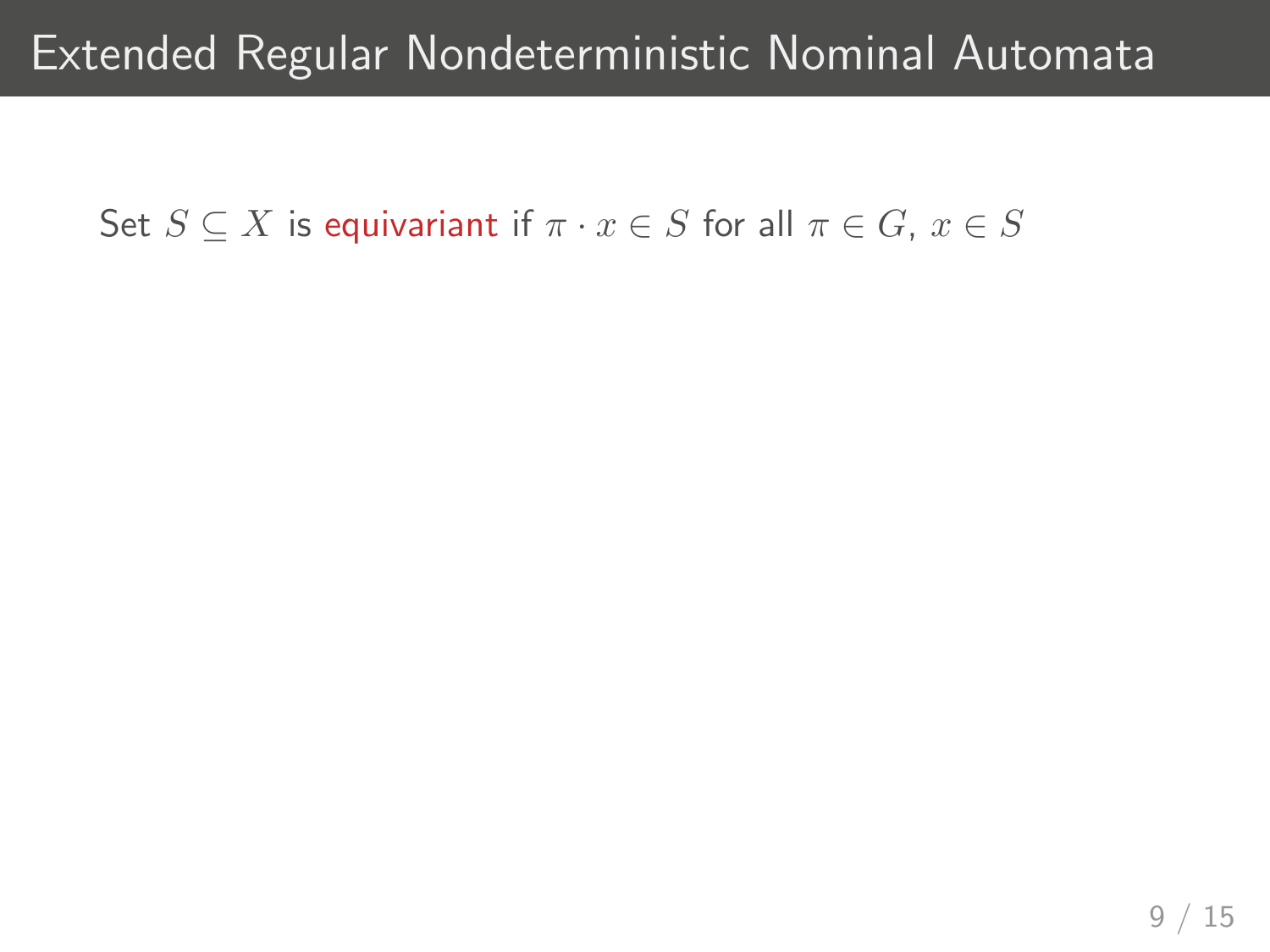# Extended Regular Nondeterministic Nominal Automata

Set  $S \subseteq X$  is equivariant if  $\pi \cdot x \in S$  for all  $\pi \in G$ ,  $x \in S$ 

Extended Regular Nondeterministic Nominal Automata (ERNNA)

 $A = (Q, \rightarrow, s, f)$  with

- ▶ orbit-finite nominal set Q of states, initial state  $s \in Q$
- $\triangleright$  equivariant transition relation  $\rightarrow \subseteq Q \times (\overline{A} \cup \epsilon) \times Q$
- ► equivariant acceptance function  $f: Q \to \{0, 1, \top\}$ such that  $q\stackrel{la}{\rightarrow}q'$  and  $\langle a\rangle q'=\langle b\rangle q''$  imply  $q\stackrel{lb}{\rightarrow}q''$  ( $\alpha$ -invariance) and such that  $\{(a,q')\mid q\stackrel{a}{\rightarrow}q'\}$  and  $\{\langle a\rangle q'\mid q\stackrel{la}{\rightarrow}q'\}$  are finite.

Degree of A: maximal size of support of some state  $q \in Q$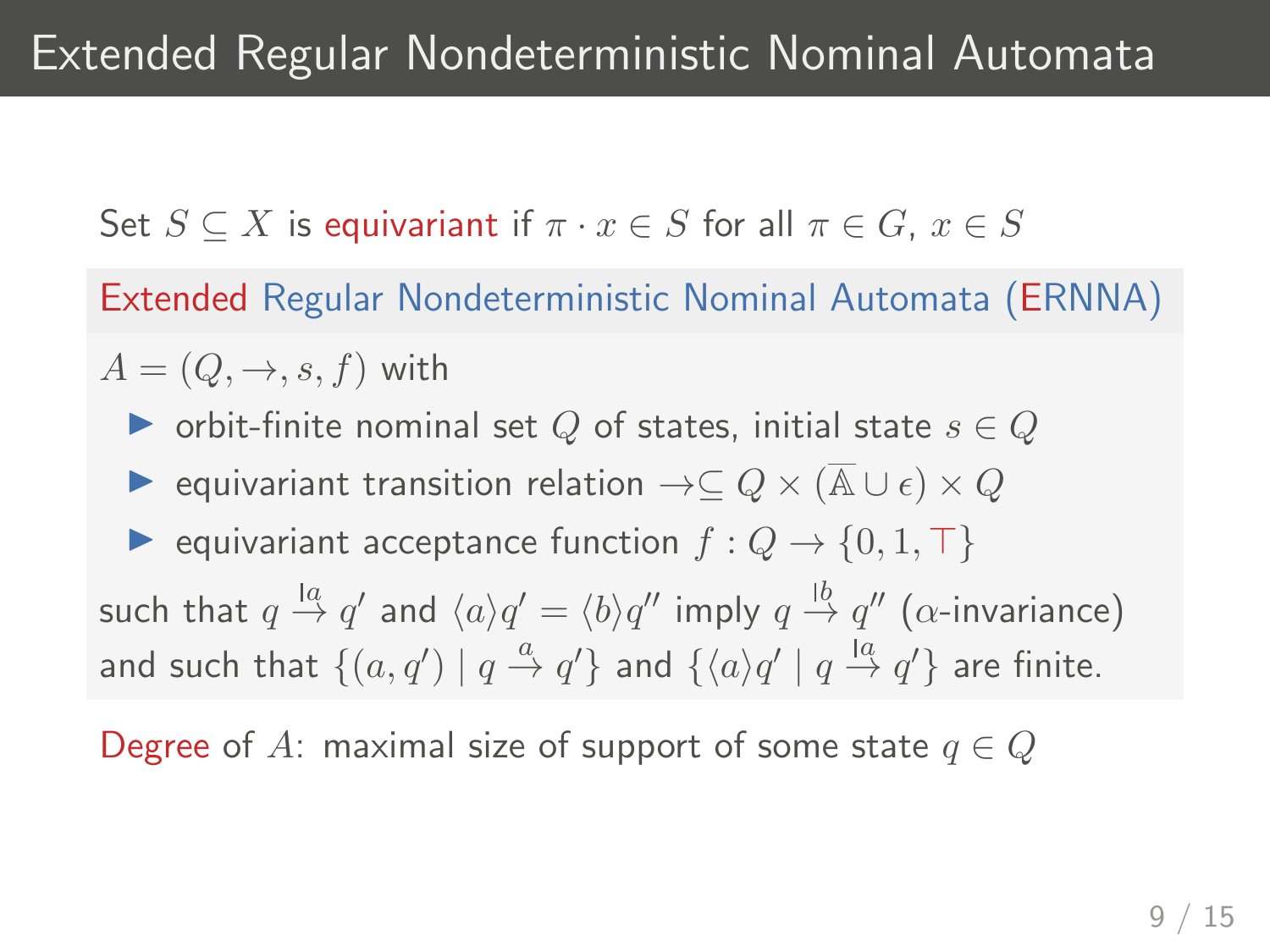## Definition (ERNNA acceptance)

Bar string  $w \in \overline{A}^*$  is accepted by  $A = (Q, \rightarrow, s, f)$  if

$$
\blacktriangleright \exists q \in Q. \, s \stackrel{w}{\to} q \text{ and } f(q) = 1 \text{, or}
$$

$$
\blacktriangleright \exists q \in Q, \text{ prefix } u \text{ of } w. s \stackrel{u}{\rightarrow} q \text{ and } f(q) = \top.
$$

Literal acceptance:  $L_0(A) = \{w \in \overline{A}^* \mid A \text{ accepts } w\}$ Accepted bar language:  $L_{\alpha}(A) = L_0 / \equiv_{\alpha}$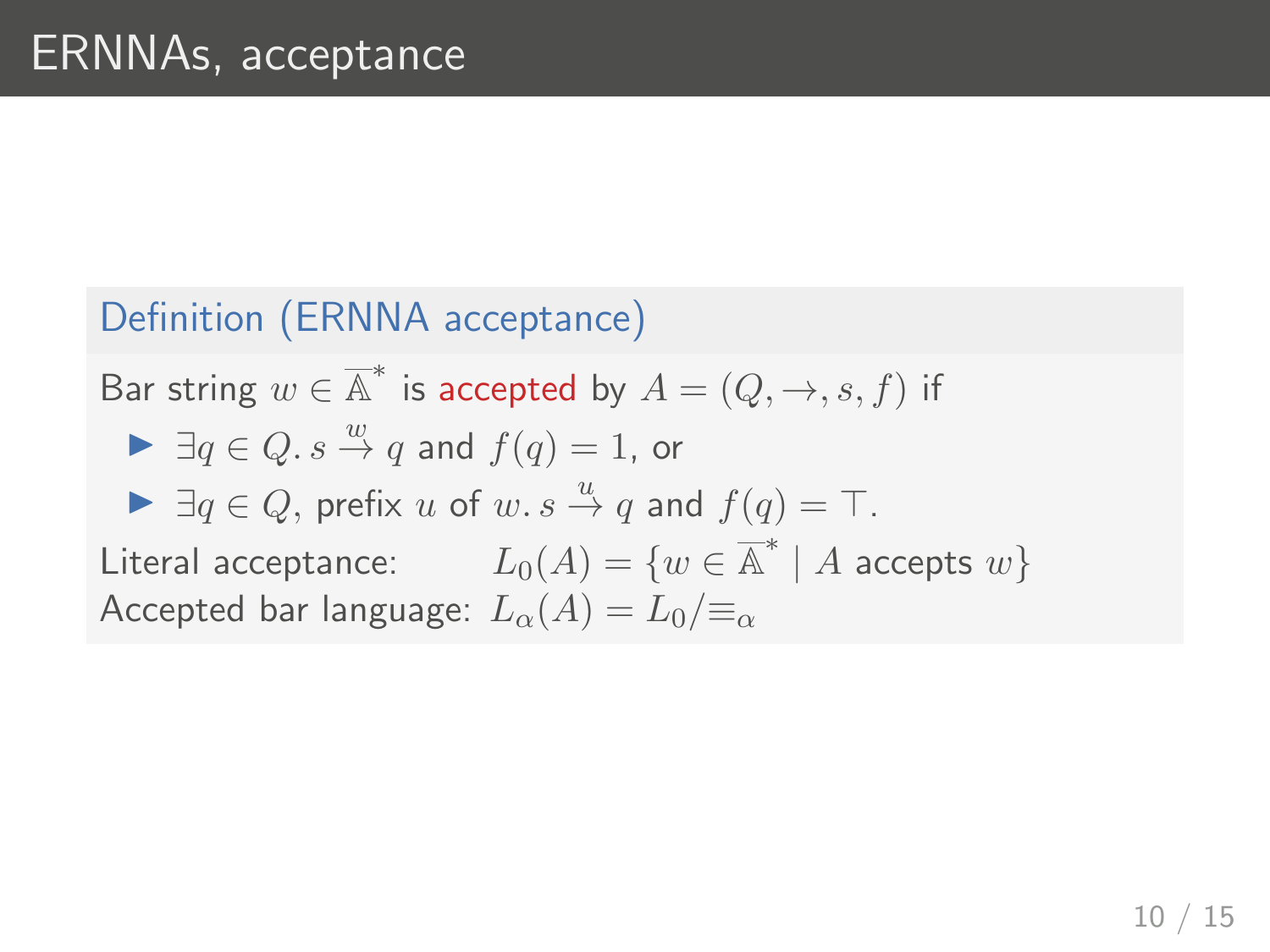# (Name dropping) ERNNA, Example



 $s()$  accepts  $|a|bb$  but not  $|a|aa$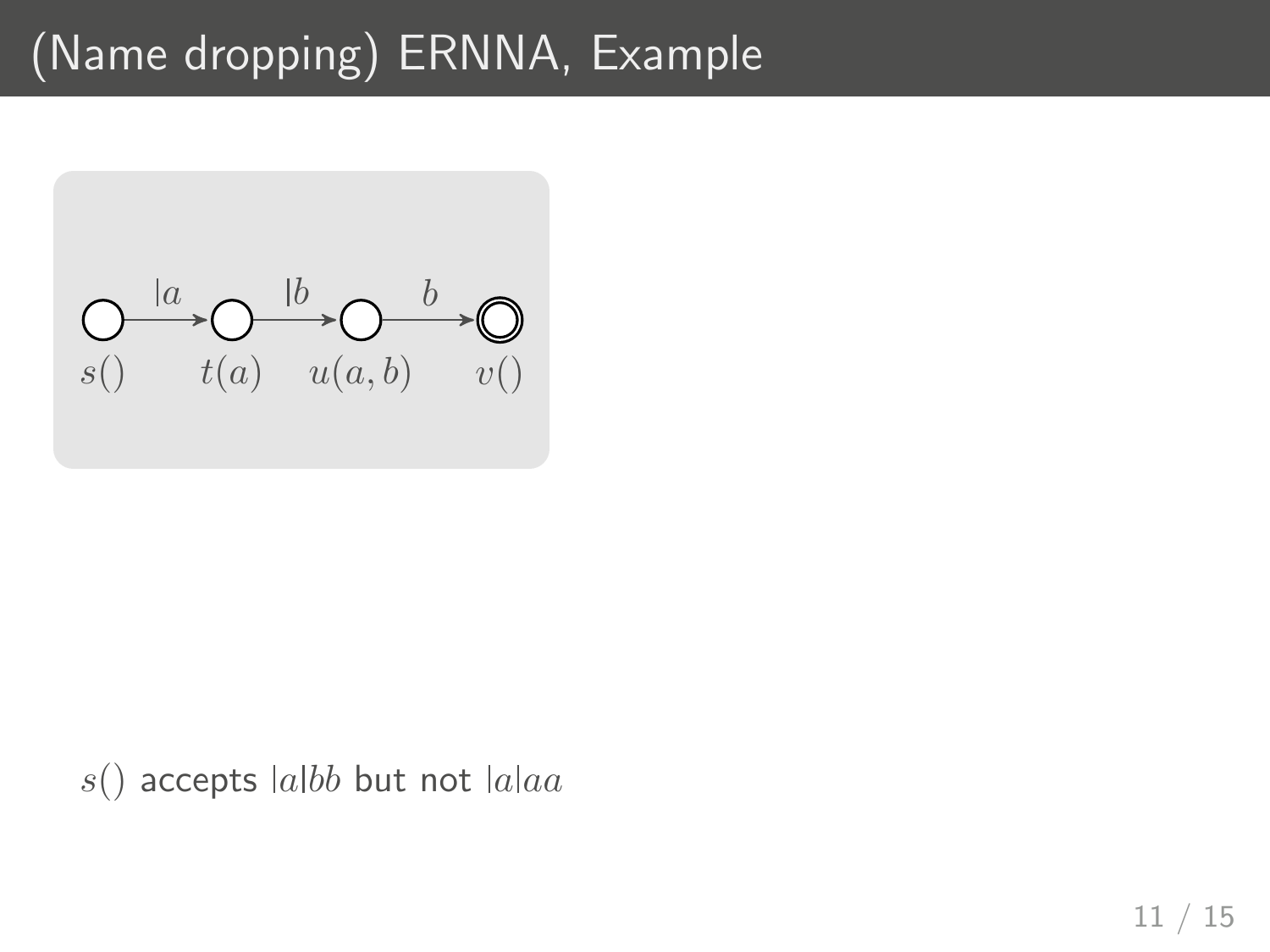# (Name dropping) ERNNA, Example



#### $s()$  accepts  $|a|bb$  but not  $|a|aa$

 $x()$  accepts both  $|a|bb$  and  $|a|aa$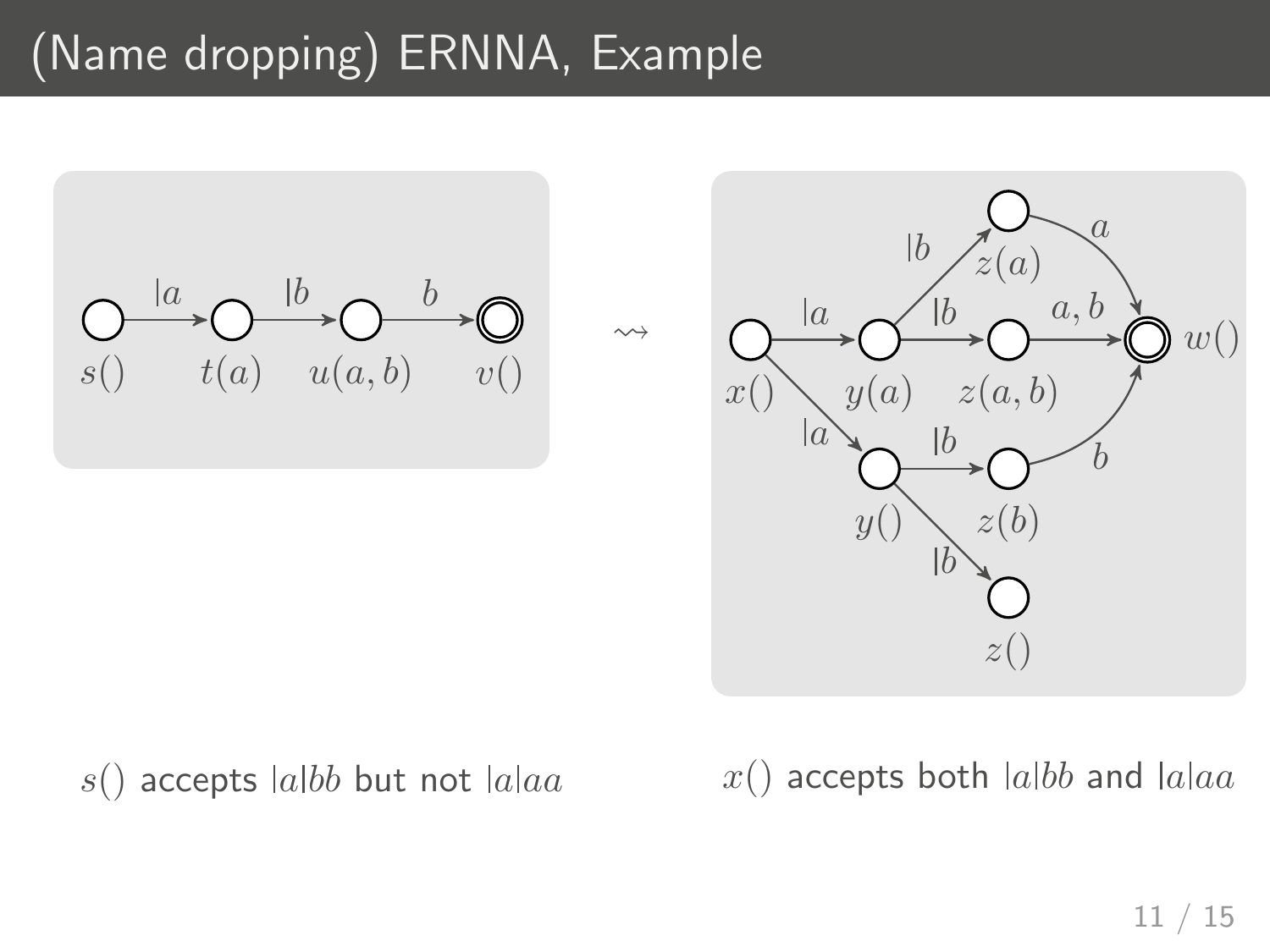## Lemma [following Schröder et al. 2017]

For all ERNNAs A of degree k and with n orbits, there is ERNNA  $\mathsf{nd}(A)$  of degree  $k+1$  and with  $n\cdot 2^{k+1}$  orbits, s.t.

$$
\mathop{\rm 1\hskip -0.75pt L}\nolimits_\alpha(A)=L_\alpha(\mathop{\rm nd}\nolimits(A))\ {\rm and}
$$

2  $L_0(\text{nd}(A))$  is closed under  $\alpha$ -equivalence of bar strings.

### Corollary [following Schröder et al. 2017]

Inclusion checking for ERNNAs is in ExpSpace / para-PSpace.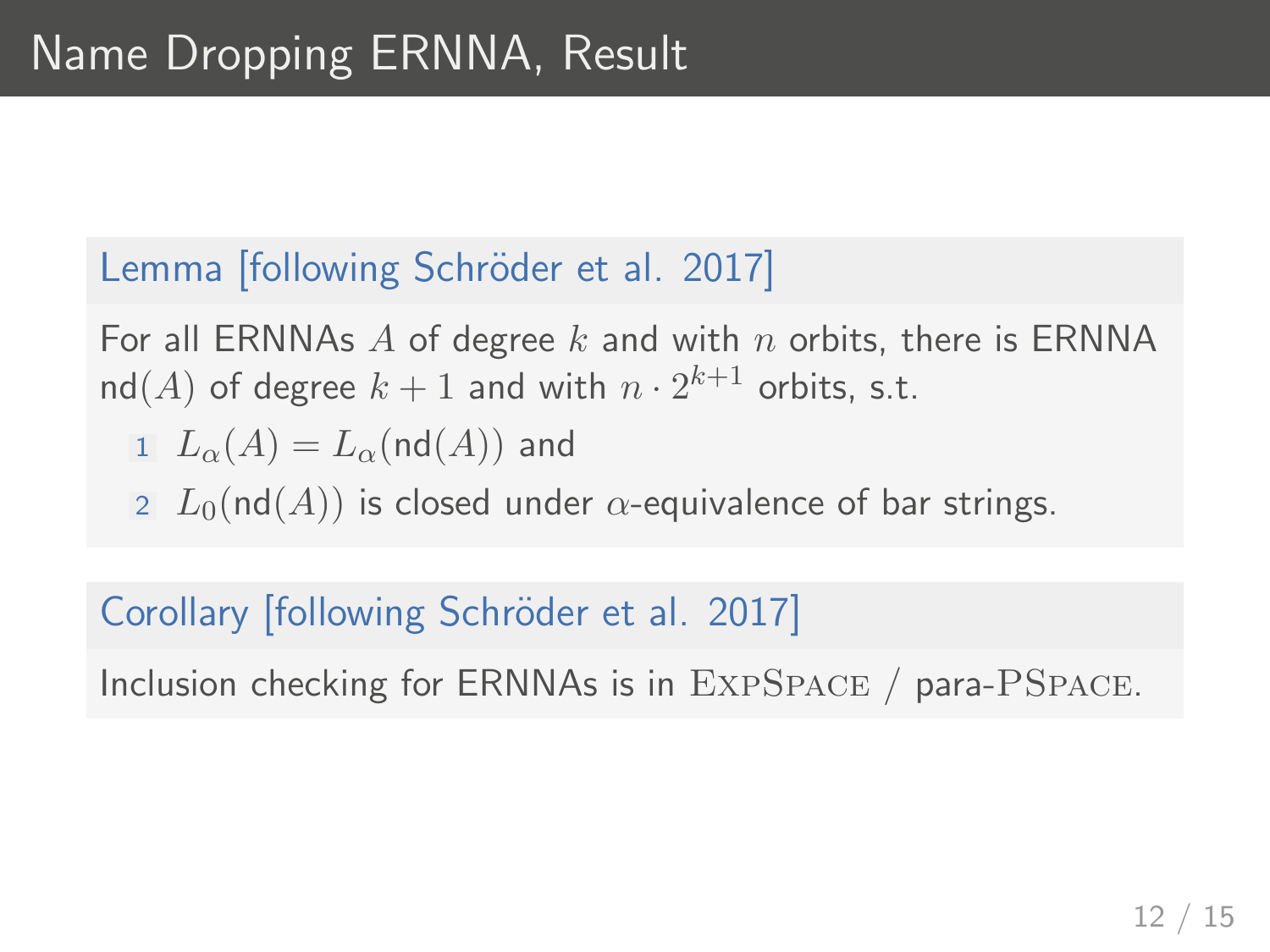#### Problem

Let  $\varphi(b) = \mu Y$ .  $(\Box_b \bot \land \Box_{bc} Y)$  and  $\psi = \mu X$ .  $(\Box_{ba} X \land \Box_{bb} \varphi(b))$ 

To check  $|a_1|a_2...|a_na_iv| \neq \psi$ , have to check  $a_iv \models \varphi(a_n)$  for all n

Solution: use nondeterminism to guess relevant letter  $a_i$ , keep just one copy  $\varphi(a_i)$  of  $\varphi(\_)$ .

Further complication: Elimination of  $\Box$ -formulae.

Given  $\varphi$  of size n and degree k, define formula automaton  $A(\varphi)$ 

#### Theorem

We have  $L_{\alpha}(A(\varphi))=[\![\varphi]\!]$  and  $A(\varphi)$  has  $2^{{\mathcal{O}}(n^2\cdot 2^k)}$  orbits.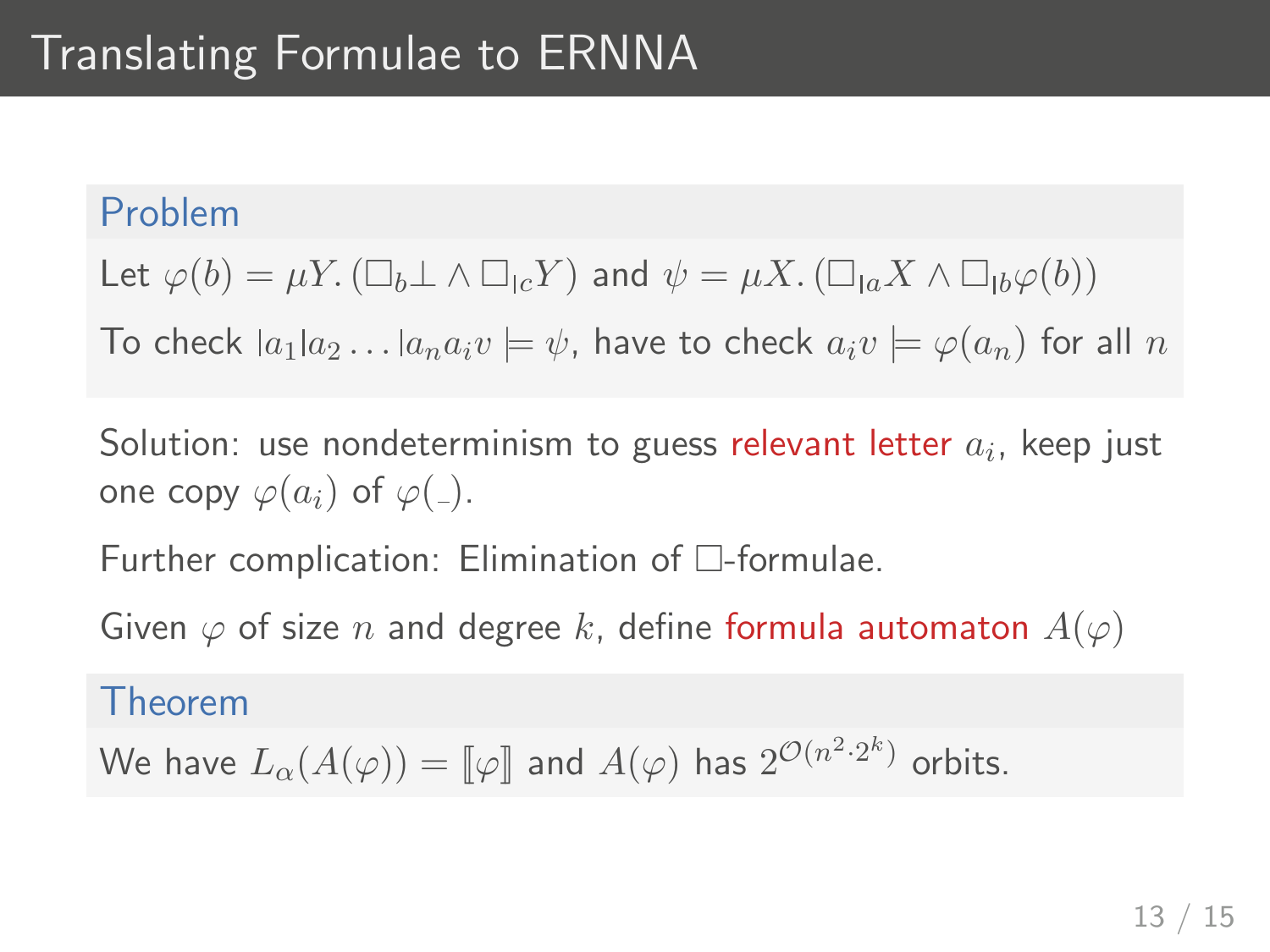# Model Checking

Input: RNNA M, formula  $\varphi$  of size n and degree k

 $\blacktriangleright$  Model checking: check whether

$$
L_{\alpha}(M) \subseteq [\![\varphi]\!] = L_{\alpha}(A(\varphi)) = L_{\alpha}(\text{nd}(A(\varphi)))
$$
\n
$$
\text{formulae are ERNNA} \qquad \text{name dropping construction}
$$
\n
$$
\blacktriangleright A(\varphi) \qquad \text{has at most } 2^{\mathcal{O}(n^2 \cdot 2^k)} \text{ orbits,}
$$
\n
$$
\text{nd}(A(\varphi)) \text{ has at most } 2^{k+1} \cdot 2^{\mathcal{O}(n^2 \cdot 2^k)} \text{ orbits}
$$

#### Theorem

Model checking and validity checking for Bar $\mu$ TL are in  $2$ EXPSPACE (para-EXPSPACE with parameter  $k$ ). Satisfiability checking is in  $\text{EXPSPACE}$  (para-PSPACE with parameter k).